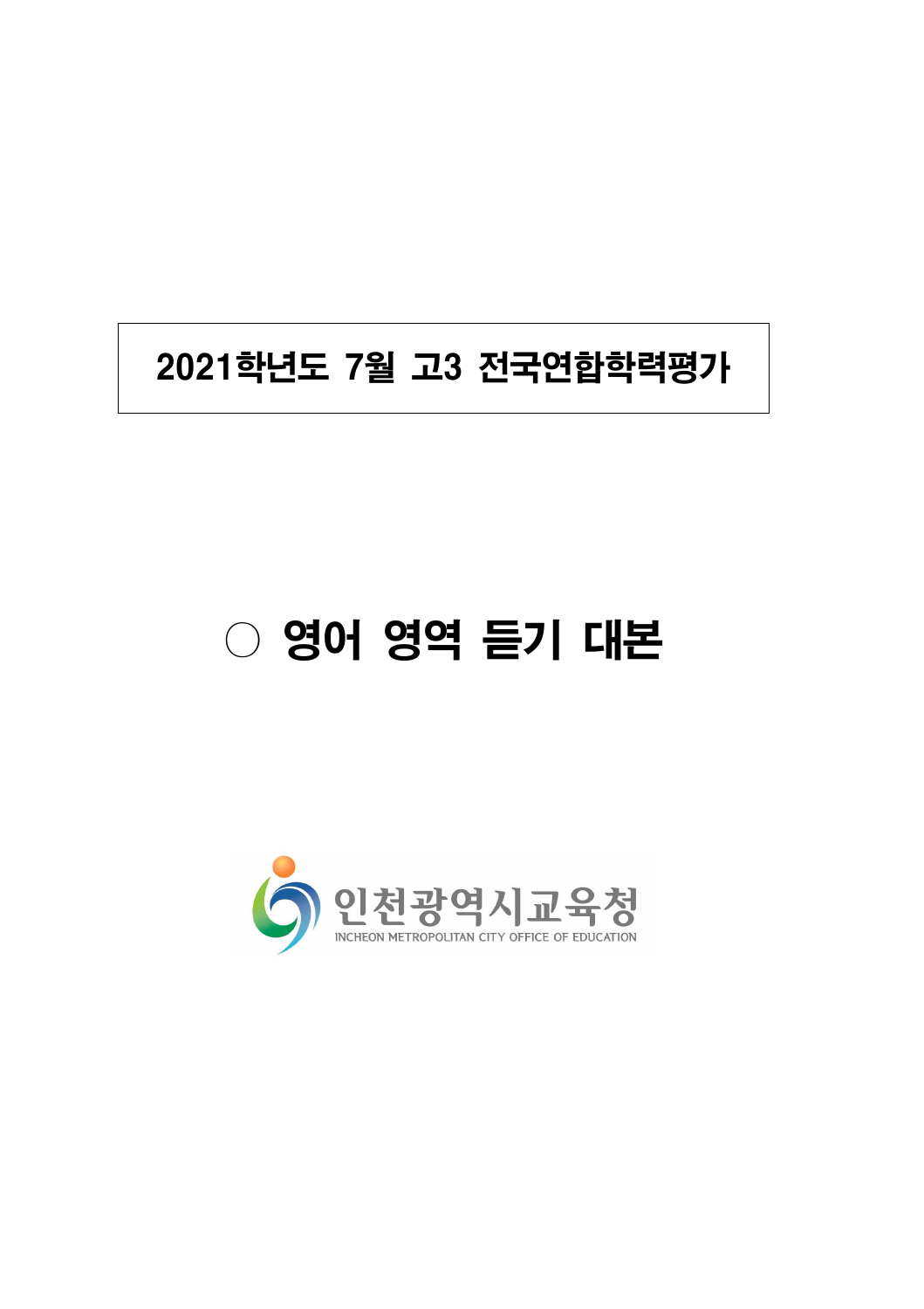## 2021학년도 7월 고3 전국연합학력평가

### 영어 영역 듣기 평가

- 안내 1분
- 방송 22분

Signal M Up-Down

- ANN: 안녕하십니까? 2021학년도 7월 고3 전국연합학력평가 영어 영역 듣기 평가 안내방송입니다. 잠시 후 2021학년도 7월 고3 전국연 합학력평가 3교시 영어 듣기 평가 방송을 시작하겠습니다. 수험 생 여러분은 편안한 마음으로 방송에 귀를 기울여 주시고 감독 선생님께서는 스피커의 음량을 알맞게 조절해 주십시오. 수험생 여러분은 답안을 작성하기 전에 반드시 답안지 왼쪽 해당란에 성 명, 수험번호를 정확하게 기입하고 표기하였는지 확인하시기 바 랍니다. 듣기 평가 문제는 1번부터 17번까지입니다. 방송을 잘 듣고 문제지에 있는 다섯 개의 답지 중에서 맞는 답 하나만 골라 답안지 해당란에 바르게 표기하십시오.
- ANN: 그러면 지금부터 3교시 영어 영역 듣기 평가를 시작하겠습니다. 1번부터 15번까지는 한 번만 들려주고 16번부터 17번까지는 두 번 들려줍니다. 방송을 잘 듣고 답을 하시기 바랍니다.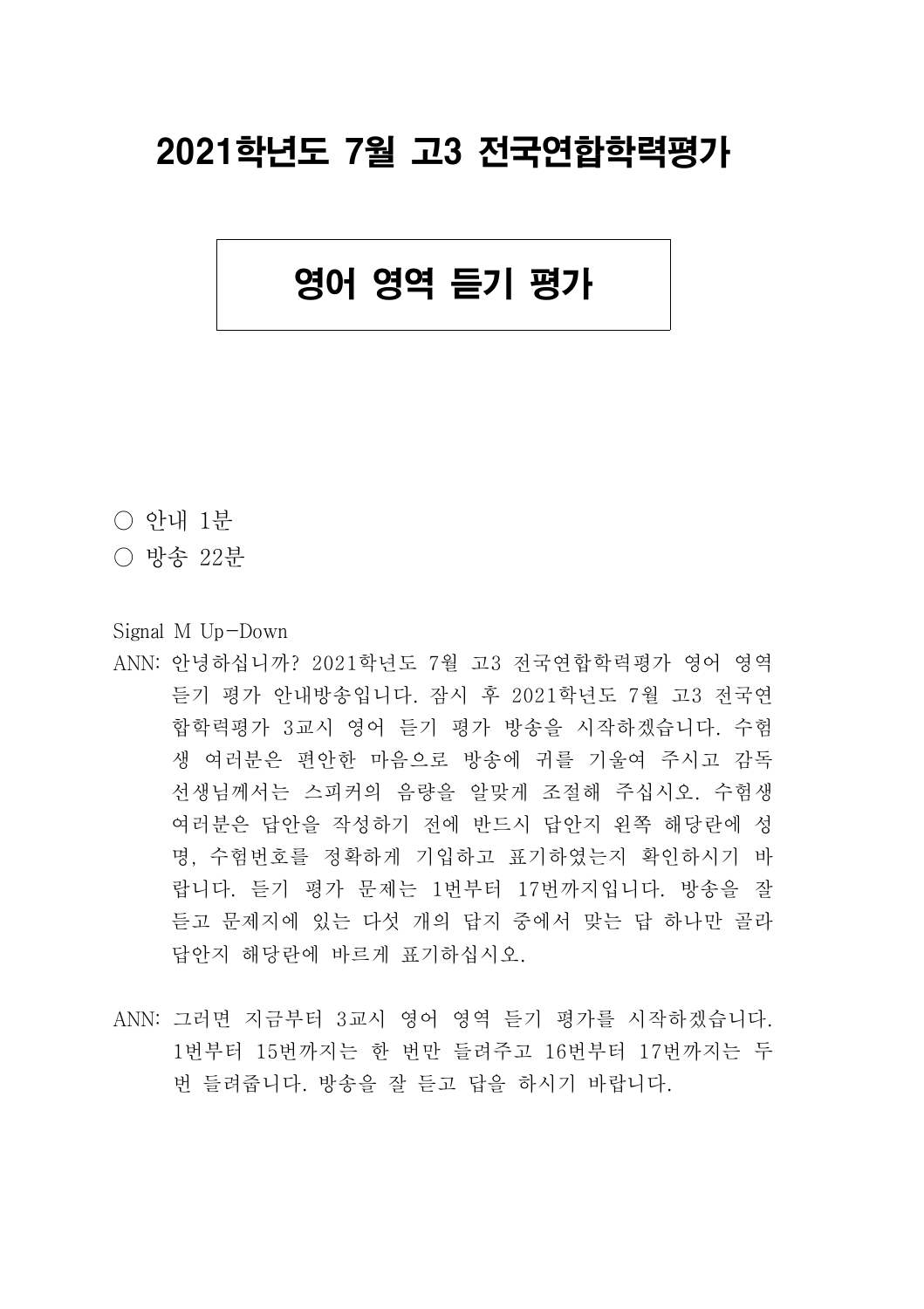#### 2021학년도 7월 고3 전국연합학력평가 영어 영역 듣기 평가 대본

1. 다음을 듣고, 남자가 하는 말의 목적으로 가장 적절한 것을 고르시오.

 school garden. Please participate in this wonderful opportunity to M: Hello, students. This is the president of the student council, Jason Miller, with an announcement about our school garden. The school garden is very special to us because we ourselves maintain and enjoy it. So, we're recruiting students who can do volunteer work for our school garden. Volunteering is done twice a week, mainly by watering plants and removing weeds. If you're interested, please stop by the student council room by next Friday. We're looking for at least ten students to volunteer to maintain our contribute to our school.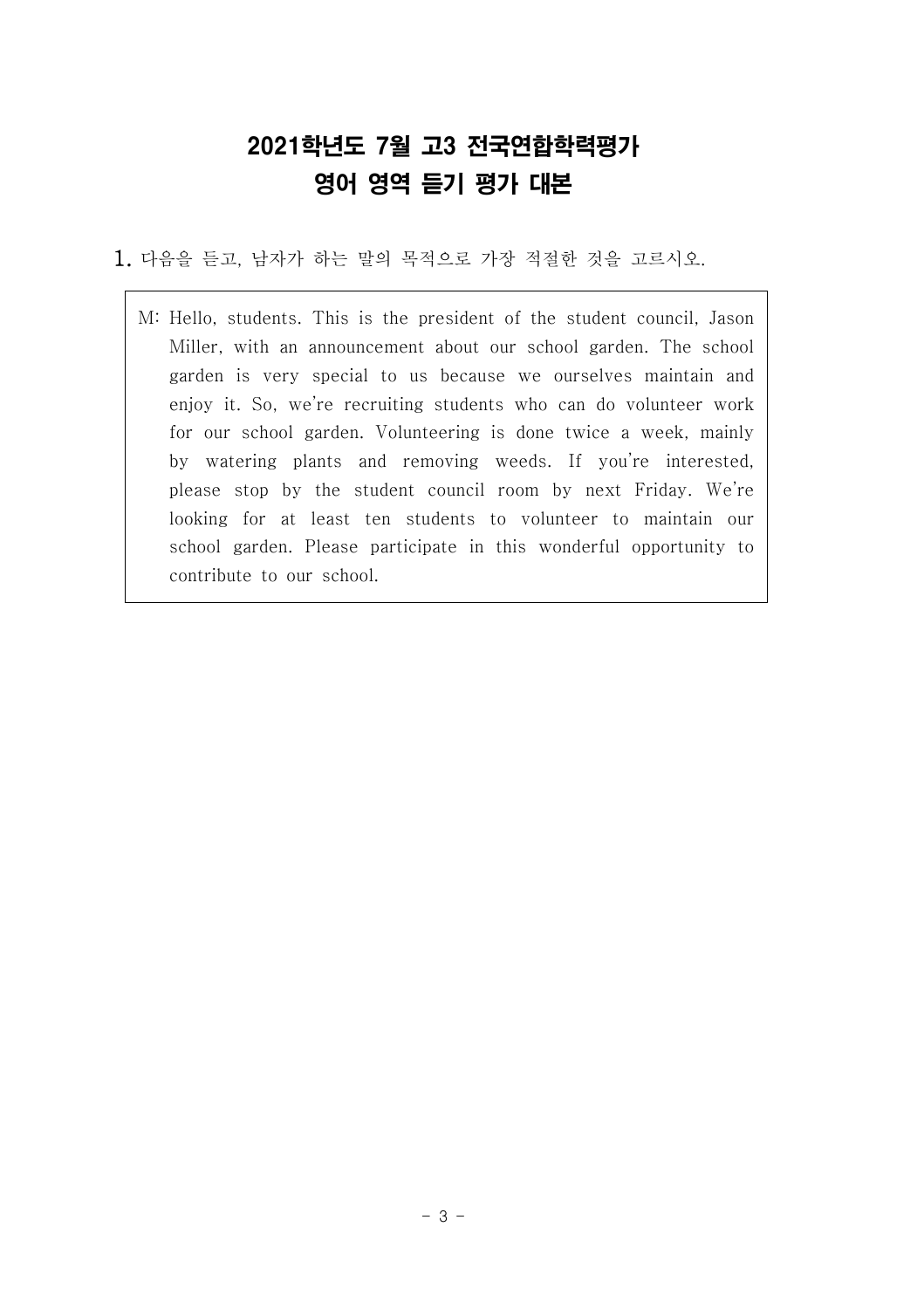#### 2. 대화를 듣고, 여자의 의견으로 가장 적절한 것을 고르시오.

| W: Justin, you look tired. What happened?                                      |  |
|--------------------------------------------------------------------------------|--|
| M: I made a plan to run five miles a day. I went running this morning, so      |  |
| I'm exhausted.                                                                 |  |
| W: Isn't that too much to run in one day?                                      |  |
| M: It's challenging, but I believe the harder I work out, the better result    |  |
| I'll get.                                                                      |  |
| W: Not always. What's important is to plan your exercise routine to match      |  |
| your physical fitness level.                                                   |  |
| M: Why is that?                                                                |  |
| W: Exercising beyond your fitness level could cause injury, or even sickness.  |  |
| M: That makes sense. How can I know my fitness level?                          |  |
| W: Well, you could measure how long it takes for you to run one mile and       |  |
| compare it to a fitness scale on the Internet.                                 |  |
| M: Oh, that sounds simple.                                                     |  |
| W: I'm sure that planning your exercise routine based on your physical fitness |  |
| level will definitely be beneficial.                                           |  |
| M: I agree. Thanks for your advice.                                            |  |
|                                                                                |  |
|                                                                                |  |
|                                                                                |  |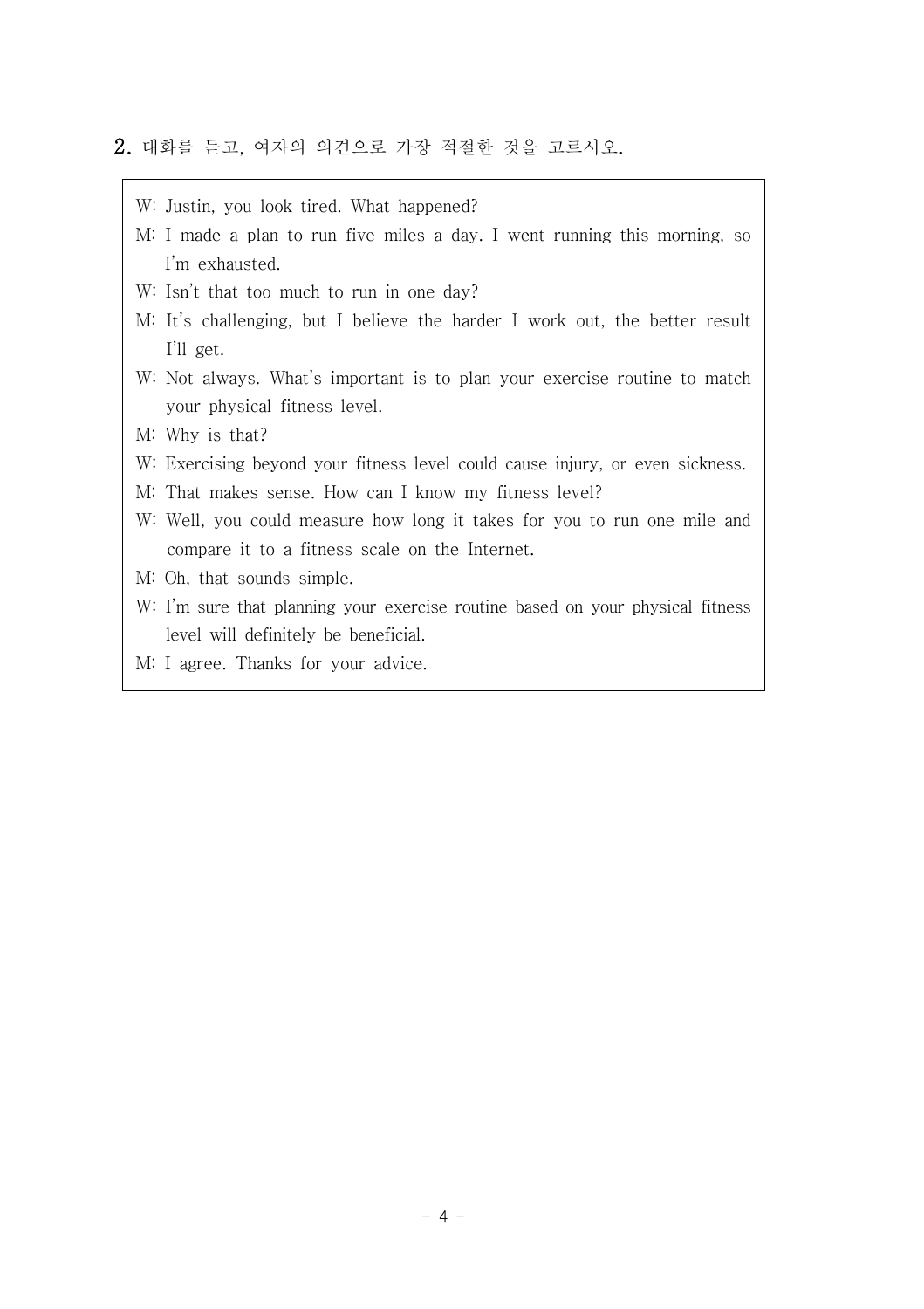3. 대화를 듣고, 두 사람의 관계를 가장 잘 나타낸 것을 고르시오.

- W: Michael, look! They're almost sold out! Everybody who ordered, thank you so much!
- M: Wow! Thank you Lisa, for the great explanations and comments on my potatoes!
- W: The calls for orders flooded in when we showed how to cook them.
- M: Right, I wanted to show the viewers all the delicious ways to enjoy my potatoes.
- W: Also, our viewers loved hearing from you since you actually grew the product.
- M: I'm just happy to appear on your homeshopping channel. I put so much devotion into this harvest. I'm so proud of these premium organic potatoes.
- W: You should be! Everyone at home, you don't want to miss this. Great potatoes at a great price.
- M: I guarantee these are the best potatoes you'll ever eat.
- W: There aren't many left in stock! So order right now, and get a free recipe book.
- M: I know you'll enjoy the potatoes. Please leave a lot of good reviews!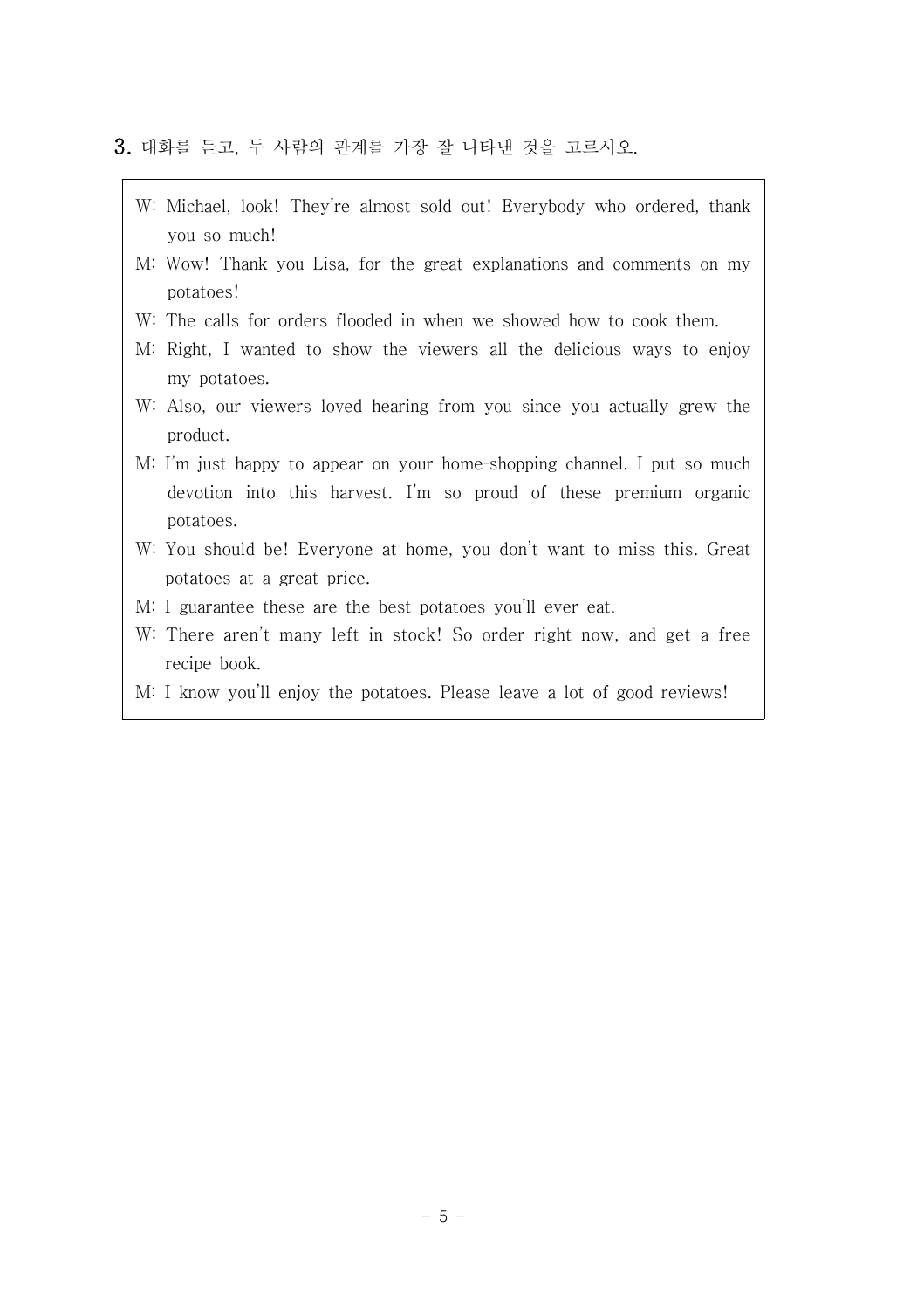4. 대화를 듣고, 그림에서 대화의 내용과 일치하지 않는 것을 고르시오.

- W: Honey, look. I changed this room into a workout space while you were on a business trip, like we talked about before.
- M: Wow, it's fantastic! We can work out at home now.
- W: Right. Did you notice the two exercise balls under the clock? I bought them for us.
- M: Great. I heard exercise balls are good for stretching. I see a pair of shoes on the shelf.
- W: Yeah. It's important to wear shoes to prevent injury when exercising indoors.
- M: Good point. And you put a fan in the corner.
- W: It'll help us cool down after exercising hard.
- M: Okay. What's the laptop on the table for?
- W: We can play exercise videos and follow along. And check out the star-patterned exercise mat on the floor. Doesn't it look nice?
- M: It sure does. Thank you for doing all this while I was away.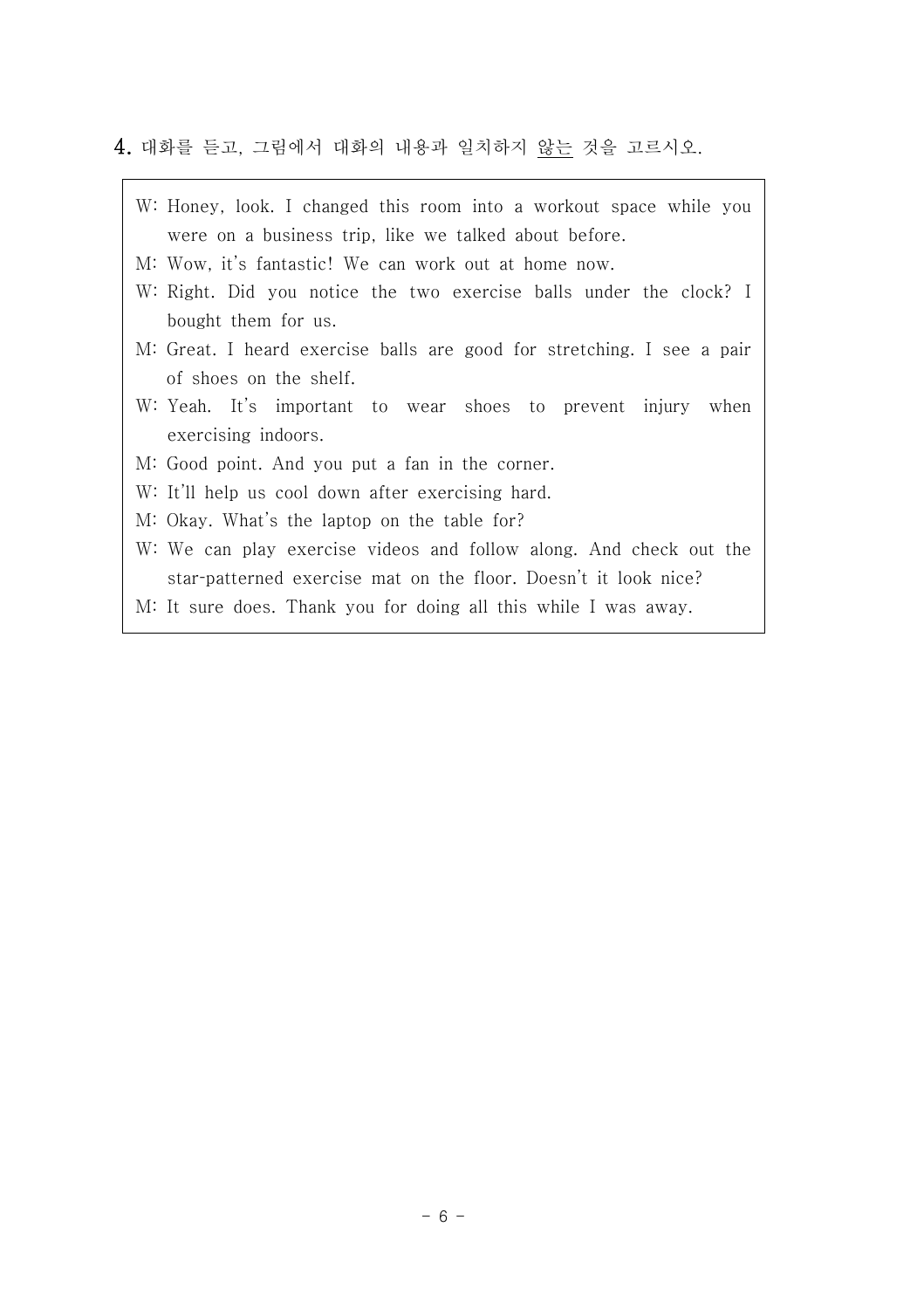5. 대화를 듣고, 남자가 여자를 위해 할 일로 가장 적절한 것을 고르시오.

- W: Bob, I got a call from the company I applied to last week. I'm one of the final candidates for the assistant manager position.
- M: Great! What do you have to do next?
- W: I have to do a presentation based on a set of questions.
- M: It'd be helpful to record a video of yourself to practice.
- W: Okay, I'll try it. I'm going to write a script first, and then make the presentation slides.
- M: You should add appropriate images to the slides to show your message clearly.
- W: Yes. But it takes quite long to search for such images.
- M: Definitely. You must be very busy.
- W: Yeah. Actually, I still need to mail in one more portfolio for another company, but I don't have time to go to the post office.
- M: Oh, let me do it for you.
- W: Really? Then I'll bring it to you. Thank you so much.
- M: It's my pleasure.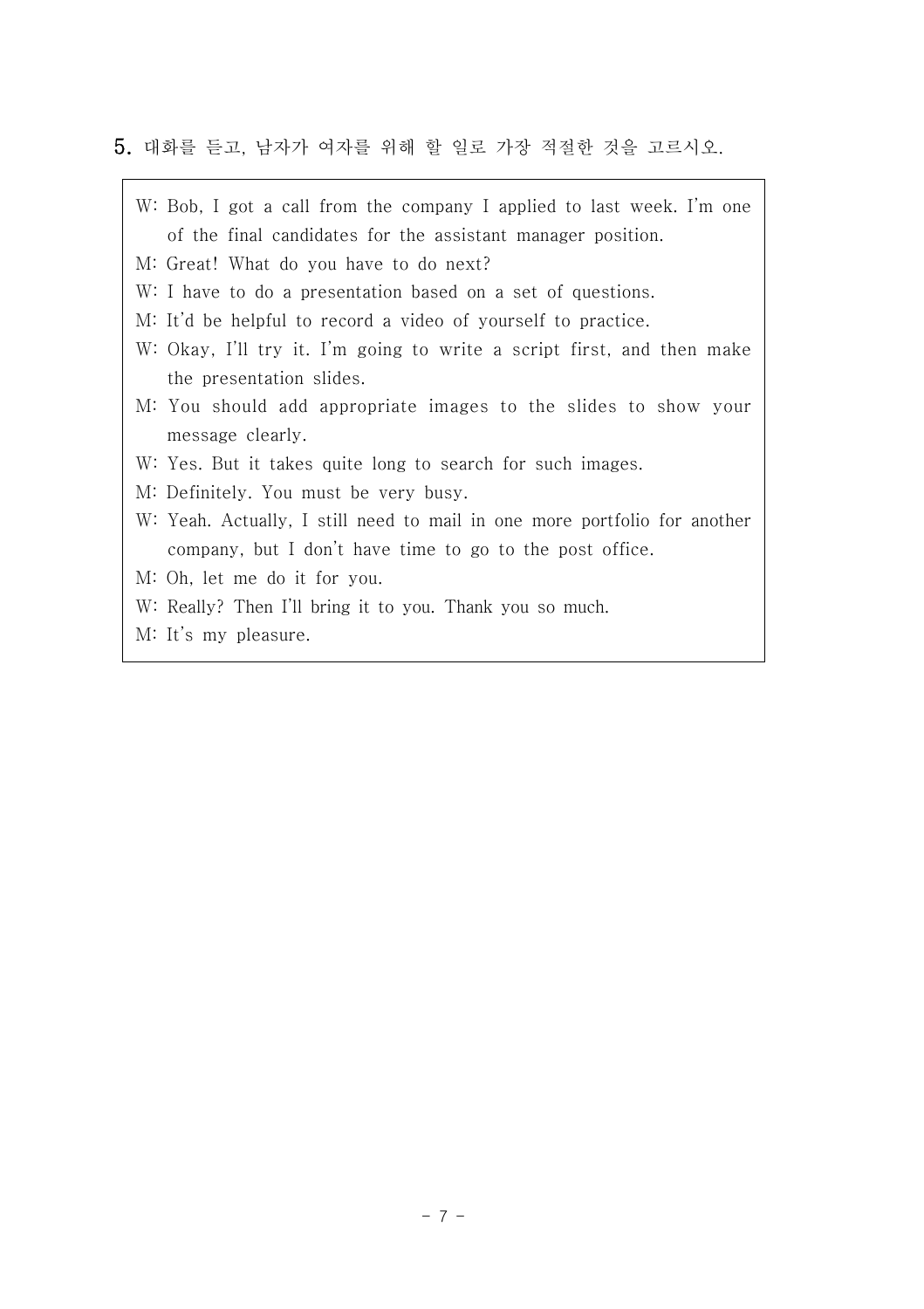$6.$  대화를 듣고, 여자가 지불할 금액을 고르시오.

| M: Welcome to the Jurassic Adventure Fair. How can I help you?<br>W: I'd like to buy tickets for the event. How much are they?<br>M: It's 15 dollars for adults and ten dollars for children under ten.<br>W: Then one ticket for me and one for my son, please. He's eight years<br>old. |  |
|-------------------------------------------------------------------------------------------------------------------------------------------------------------------------------------------------------------------------------------------------------------------------------------------|--|
| M: Okay. Would you like to rent a VR headset to enjoy the fair even<br>more?                                                                                                                                                                                                              |  |
| W: A VR headset? What can I do with that?                                                                                                                                                                                                                                                 |  |
| M: You can see the dinosaurs move and hear them roar in virtual reality<br>while you walk around the fair.                                                                                                                                                                                |  |
| W: Wow, my son would love that. How much is the rental fee?                                                                                                                                                                                                                               |  |
| M: It's seven dollars for one headset, but if you rent two or more,<br>it's five dollars each.                                                                                                                                                                                            |  |
| W: That's great. I'll rent two VR headsets.                                                                                                                                                                                                                                               |  |
| M: You won't regret it. How would you like to pay?                                                                                                                                                                                                                                        |  |
| W: I'll pay in cash.                                                                                                                                                                                                                                                                      |  |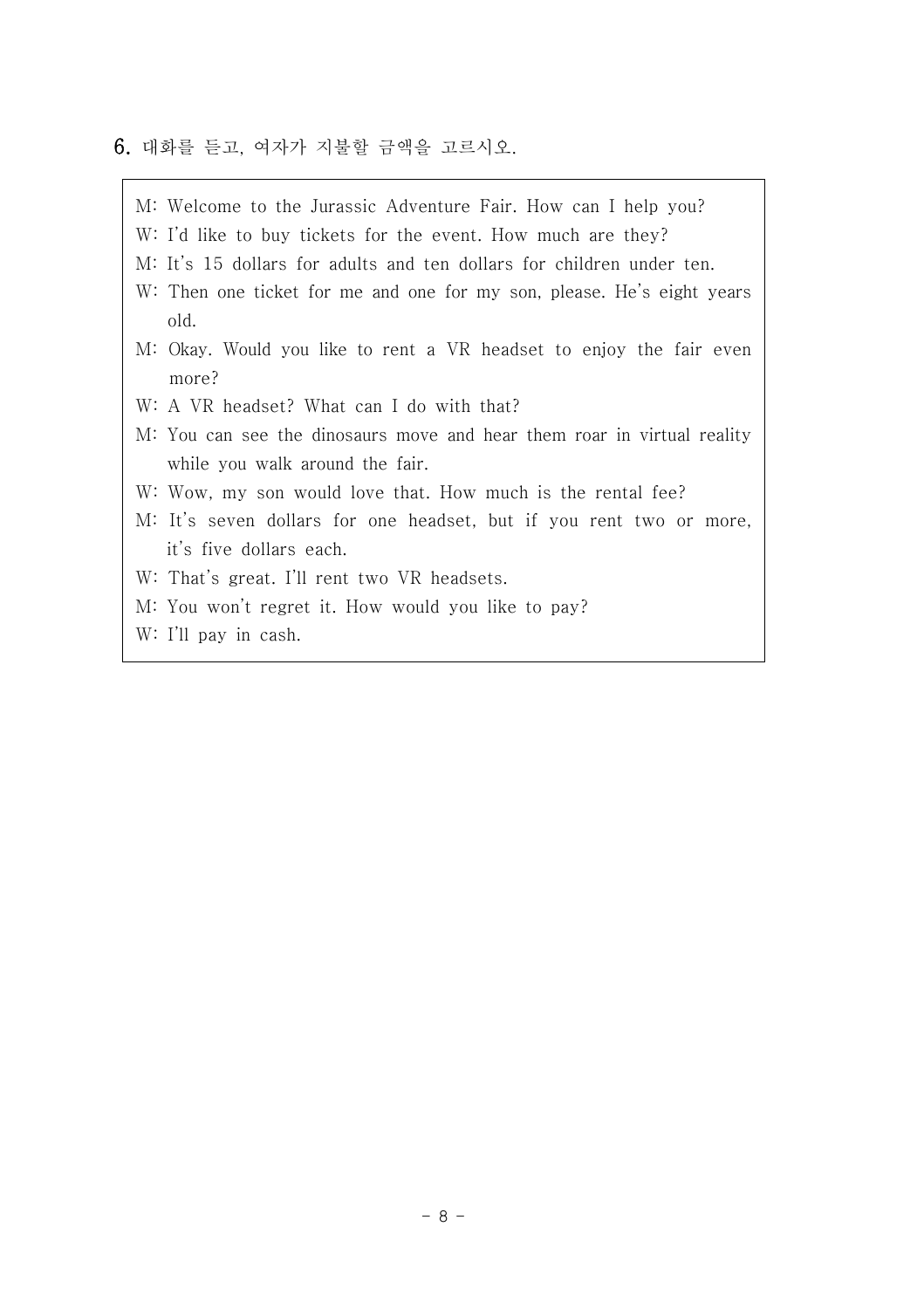7. 대화를 듣고, 남자가 연구 주제를 변경한 이유를 고르시오.

- W: Hey, how's the science research going? I like your idea about dream recording technology.
- M: Well, I changed my topic, so I'm pretty busy preparing new research.
- W: Really? Aren't you interested in that field anymore?
- M: I am. I still want to become a neuroscientist.
- W: Then why did you change it? Did your professor ask you to?
- M: No. Actually, she said it could be an interesting topic because many people are curious about this new technology.
- W: It is very new, so I was wondering how you would find related data.
- M: That's the problem. The topic was so new that it was hard to find relevant data. So, I decided to do research on brain scanning technology instead.
- W: Oh, I see. What are you going to do for that?
- M: I'm thinking of applying for research funding.
- W: I hope you'll get it. Good luck.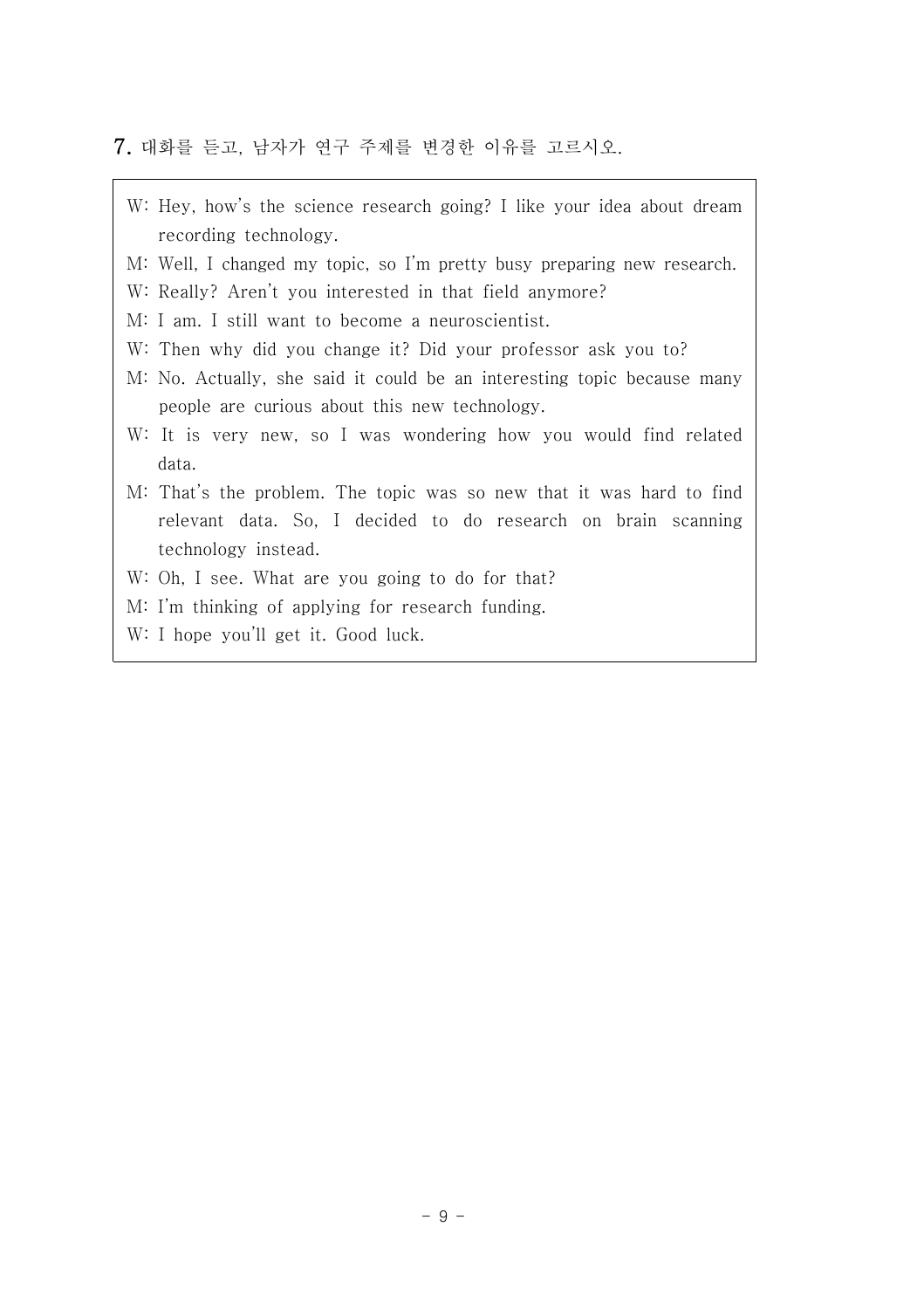- 8. 대화를 듣고, Mobile Throwing Championship에 관해 언급되지 않은 것을 고르시오.
	- M: Rachael, there'll be a competition called the Mobile Throwing Championship next month. Why don't we join it?
	- W: Mobile Throwing Championship? I've never heard of it.
	- M: It's been around quite long. It was first held in 2000 in Finland, and is now held around the world.
	- W: What's the purpose of holding the contest?
	- M: It's to give people a chance to feel free from their mobile phones even for a moment.
	- W: Oh, I see. Sometimes I just want to throw my phone away, too! So, do I have to bring a phone to participate in the contest?
	- M: No. The organizers will provide one to each participant. If you win, you get a fancy new phone as a prize.
	- W: Really? What are the judging criteria?
	- M: Participants are judged for the distance and technique of their throw.
	- W: Sounds fun! Let's sign up for the competition.
	- M: Okay, I'll do it now online.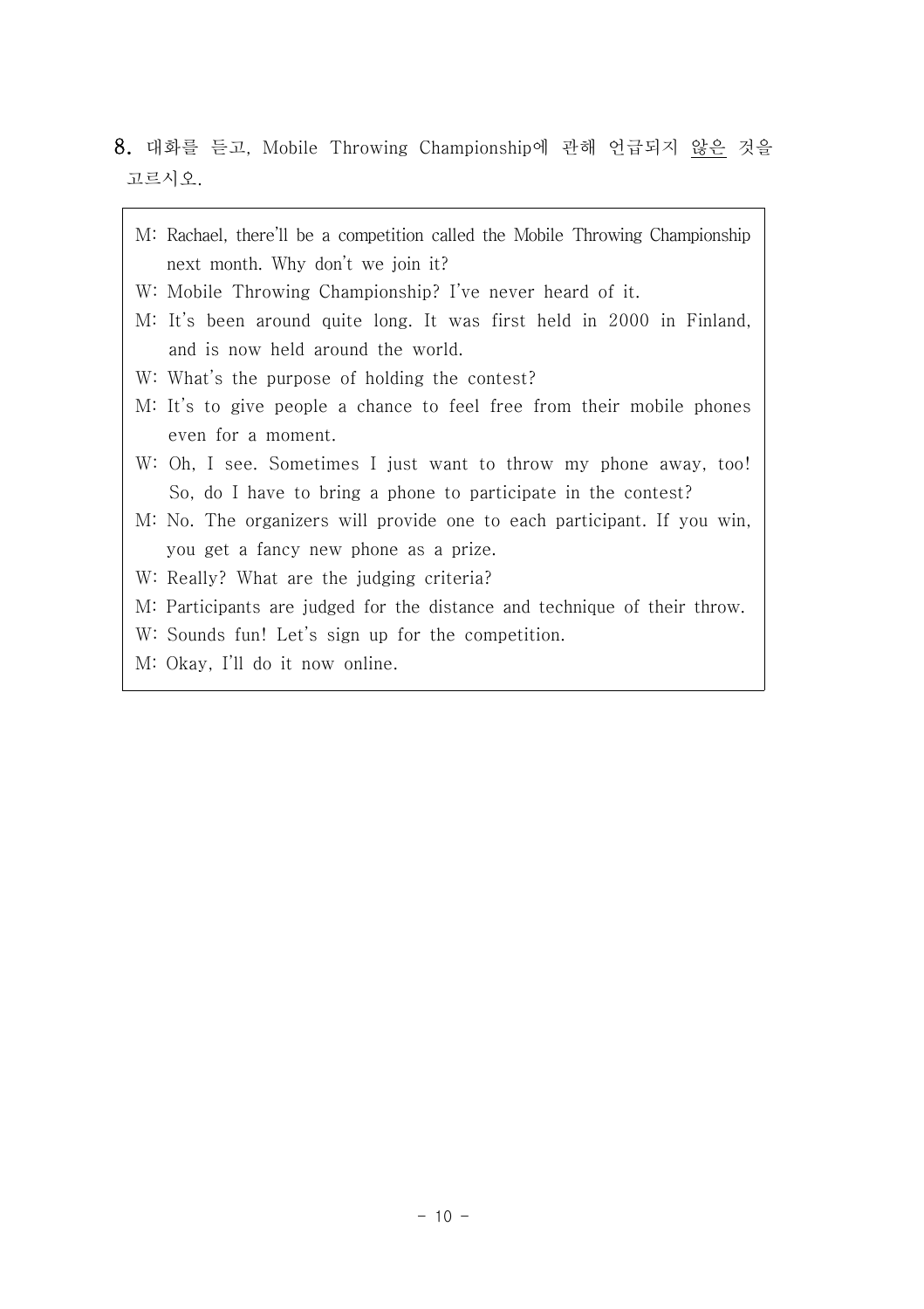- 9. 다음 표를 보면서 대화를 듣고, 두 사람이 주문할 휴대용 사진 인화기를 고르시오.
	- M: Honey, what are you doing on your computer?
	- W: I'm looking for a portable photo printer. If we buy one, we can easily print pictures that are on our phones.
	- M: Great idea. Let's order one together.
	- W: Sure. These five models look good, but I don't want to spend more than 200 dollars.
	- M: Me, neither. And I think the ones that use plug-in power would be inconvenient. What do you think?
	- $W: I$  agree. I'd like one with a built-in battery.
	- M: Great. Do you think we need a Bluetooth connection?
	- W: Yeah. With that function, we can print pictures directly from our phones without cables.
	- M: You're right. Then we have these two options left.
	- W: Hmm... they both look good, so the one that comes with more free photo paper is better.
	- M: I think so, too. Let's order this one then.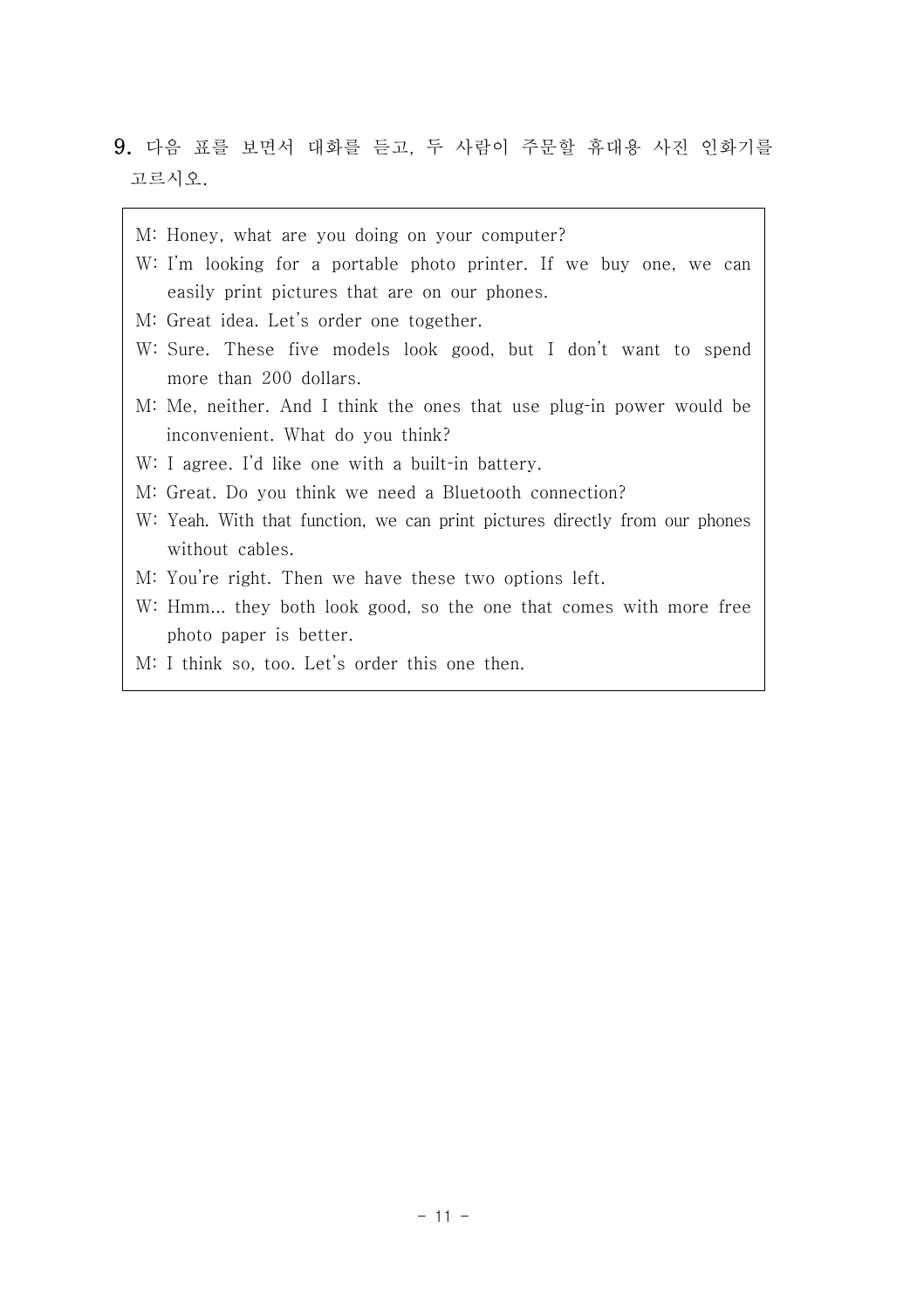- 10. 2021 International Violin Making Competition에 관한 다음 내용을 듣고, 일치하지 않는 것을 고르시오.
	- W: Are you interested in showing the world your own original violin? Then enter the 2021 International Violin Making Competition. This year, it will be held in Vienna, Austria, from July 13th to 16th. To enter, submit an application form with two photos of your violin attached by June 1st. The enrollment fee is 90 euros, but you can get a 30% discount if you register by May 1st. We will not accept any violins sent by post, so you must be present in Vienna with your instruments during the competition. A number of famous violinists as well as professional violin makers will serve as judges for the competition. The winner will receive 10,000 euros. For more details, visit www.2021VMC.org.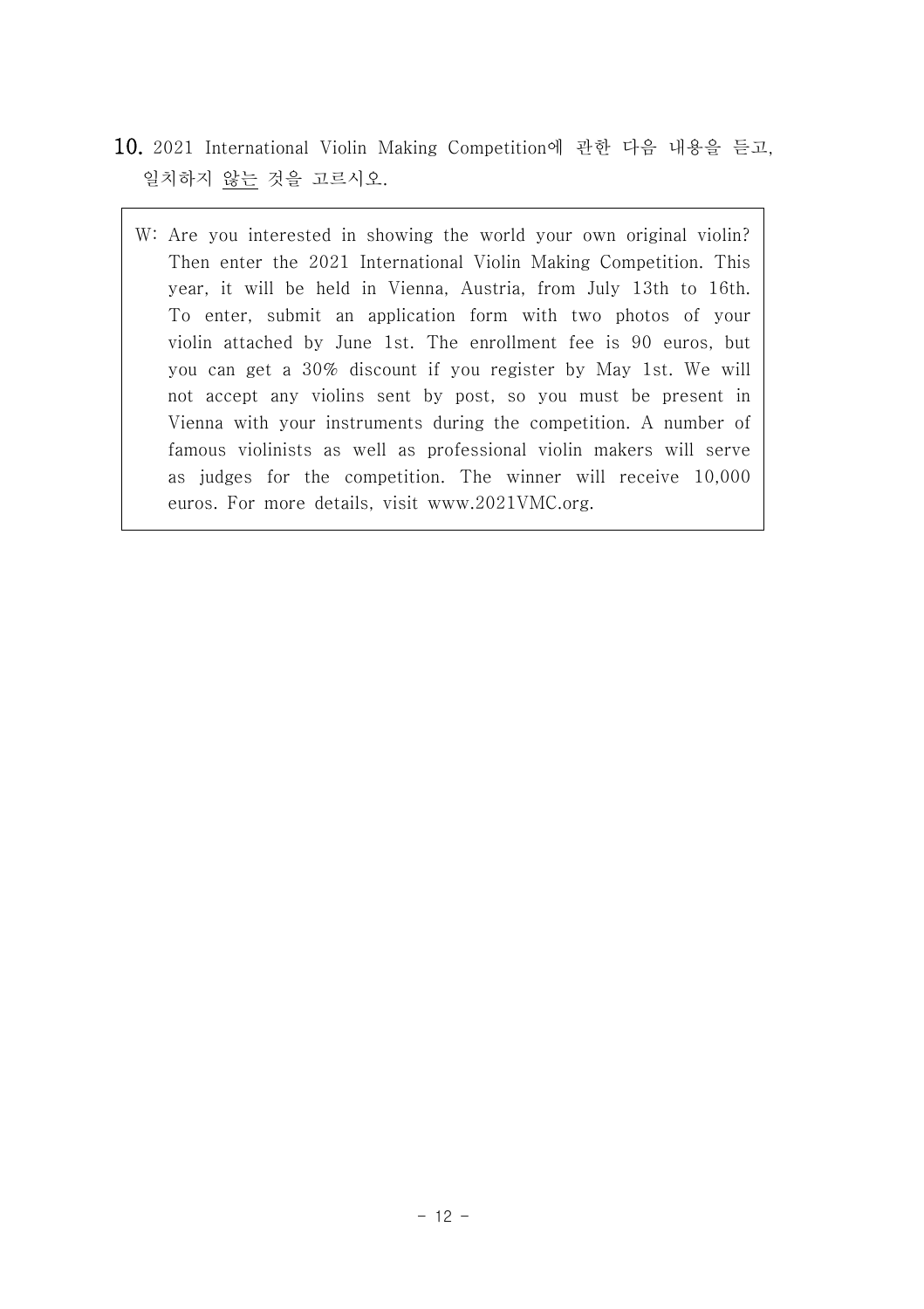- 11. 대화를 듣고, 남자의 마지막 말에 대한 여자의 응답으로 가장 적절한 것을 고르시오.
	- M: Jenny, I'm afraid I cannot make it to our book club today. So, will you and David meet without me?
	- W: Well... I have to miss it, too. I have an upset stomach.
	- M: That means only David will be there. It seems we cannot meet today. What should we do?
	- W: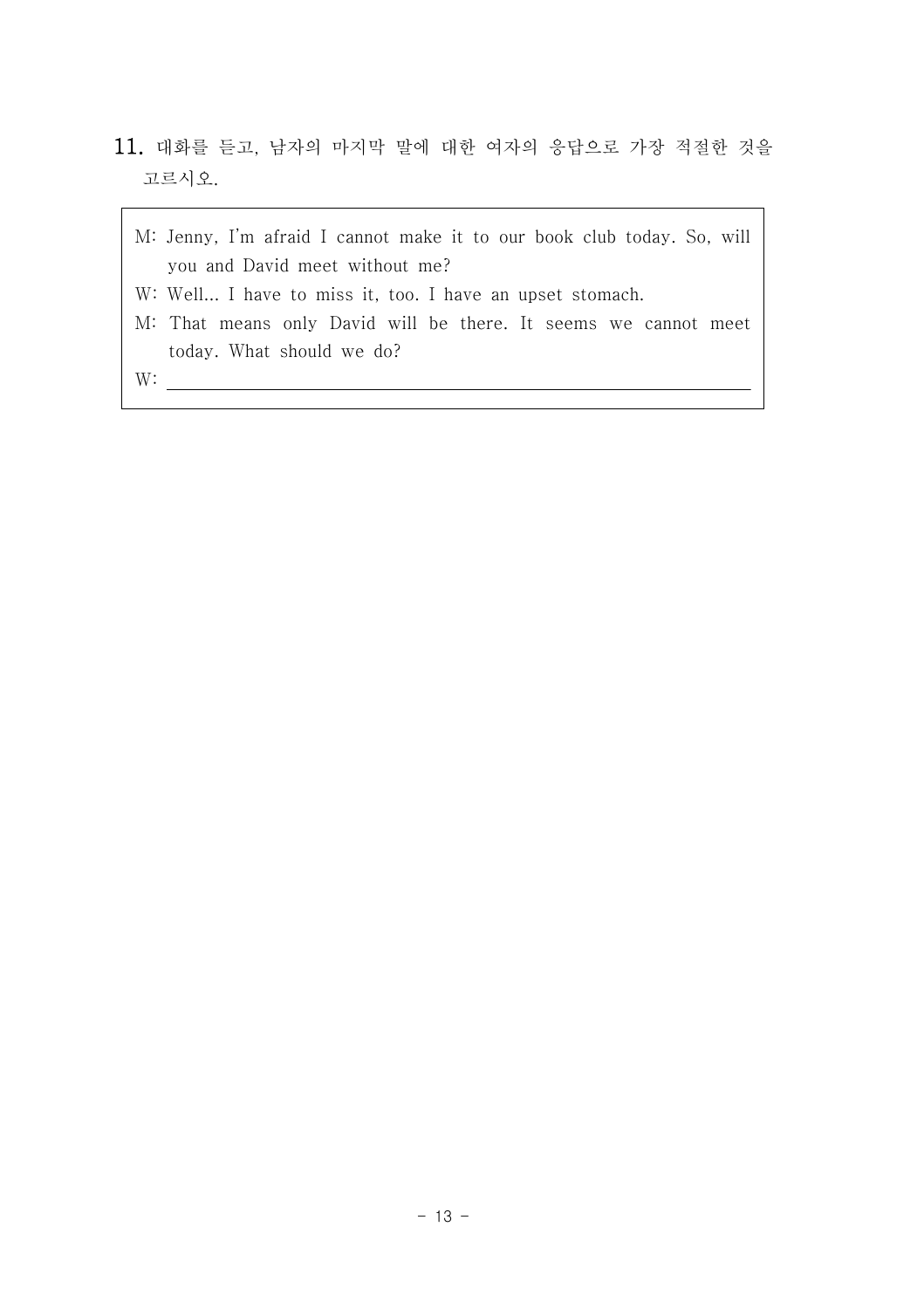- 12. 대화를 듣고, 여자의 마지막 말에 대한 남자의 응답으로 가장 적절한 것을 고르시오.
	- W: Professor Smith, I'm having trouble with uploading my assignment file to our online course website.
	- M: Maybe it's because your file is too big. It has to be less than ten megabytes.
	- W: Oh, mine is bigger than that. I wonder if there's another way to submit my assignment.

M: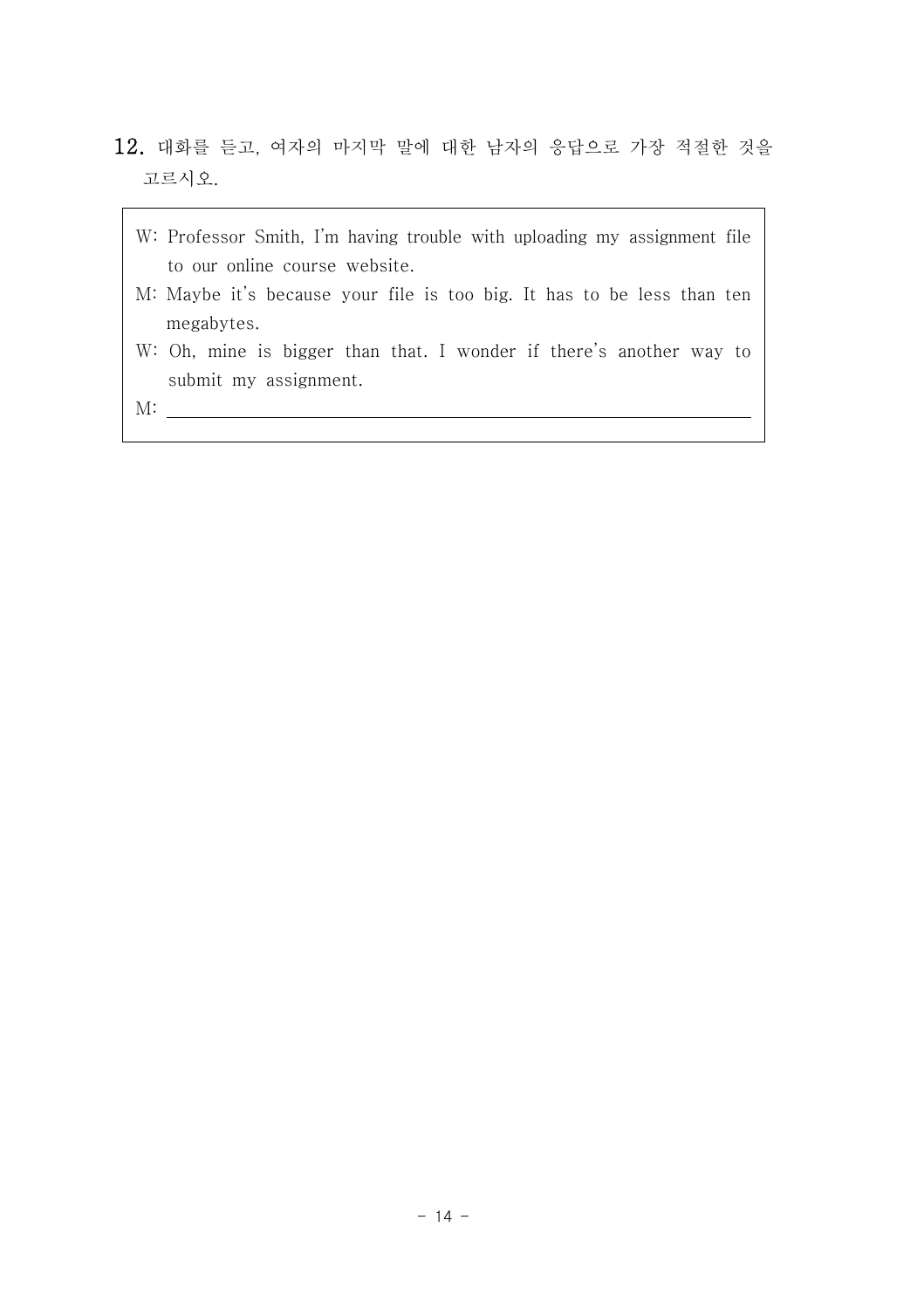- 13. 대화를 듣고, 남자의 마지막 말에 대한 여자의 응답으로 가장 적절한 것을 고르시오.
	- W: How did you like the film I recommended?
	- M: I really enjoyed it! The story was so refreshing. I've never seen anything like it before.
	- W: It's an independent film, so it was possible for the director to try new and creative things.
	- M: Yeah. And he created remarkable scenes using impressive color and sound effects.
	- W: I agree. What did you think of the characters?
	- M: They were really different compared to what we see in popular movies.
	- W: Yes. The director is famous for creating unique characters. And the film received enthusiastic reviews from movie critics.
	- M: I can see why! People should be more interested in his films.
	- W: Absolutely. I really enjoy his other works as well.
	- M: Oh, I'd really like to watch them, too!
	- $W:$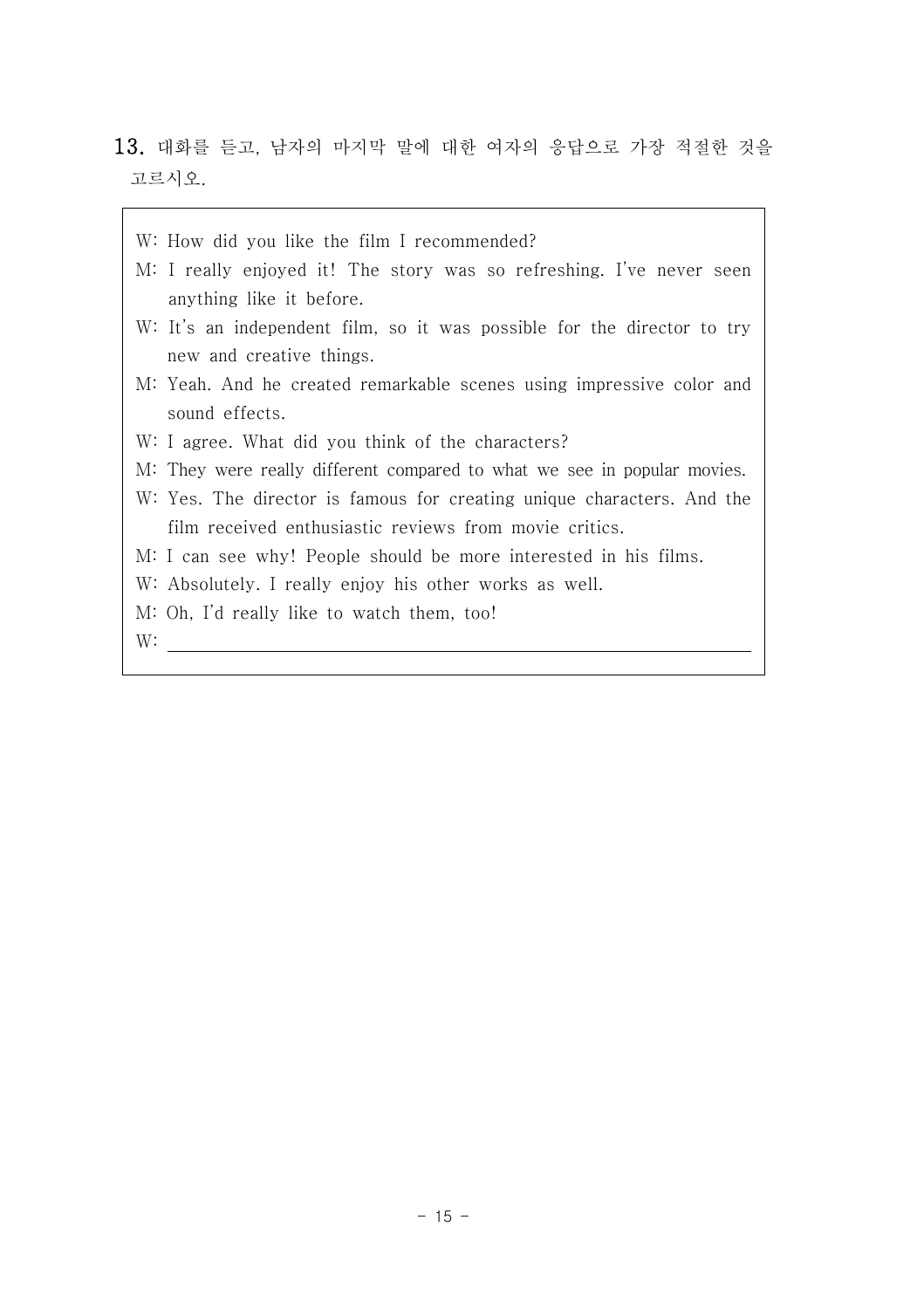- 14. 대화를 듣고, 여자의 마지막 말에 대한 남자의 응답으로 가장 적절한 것을 고르시오.
	- W: Hi, John. Oh, you're playing a mobile game.
	- M: Yes, it's so fun. Do you want to join me?
	- W: Not right now. I have to prepare for the math exam. Did you finish studying?
	- M: Not yet. I'm taking a break now after two hours of studying. I play games during study breaks to relax.
	- W: Playing games to relax? That's not a good idea.
	- M: How come? It's important to rest in between studying sessions.
	- W: That's true. But while playing games, your brain cannot rest enough. I read that in an article.
	- M: Really? I thought I'd be able to get refreshed when playing games.
	- W: Actually, your brain is still working while you're playing.
	- M: Maybe that's why I couldn't focus after I came back from my breaks.
	- W: Exactly. Playing games may not have allowed you to rest fully.
	- M: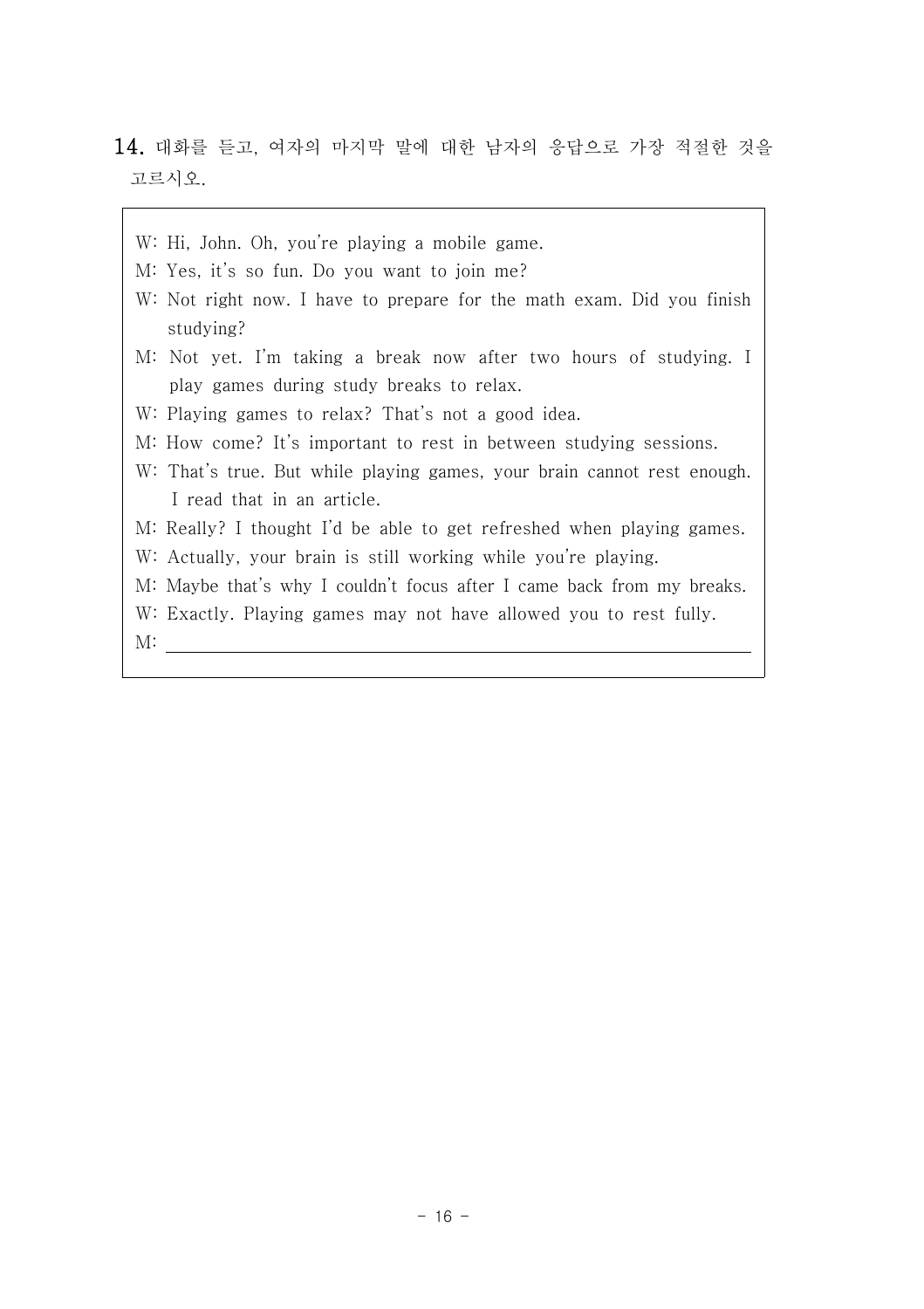15. 다음 상황 설명을 듣고, Nancy가 Jake에게 할 말로 가장 적절한 것을 고르시오.

M: Nancy and Jake are students at an arts high school. They plan to participate in a graphic design poster contest. They want to include images of their fellow students on their poster. Jake shows Nancy a photo of his classmates taken during an outdoor field trip. Jake says the photo would look good with their design, so he wants to include it on their poster. Nancy agrees, but she thinks Jake's classmates should first agree to their photo being used. So, Nancy decides to tell Jake that they should get his friends' permission to use the photo for the poster. In this situation, what would Nancy most likely say to Jake?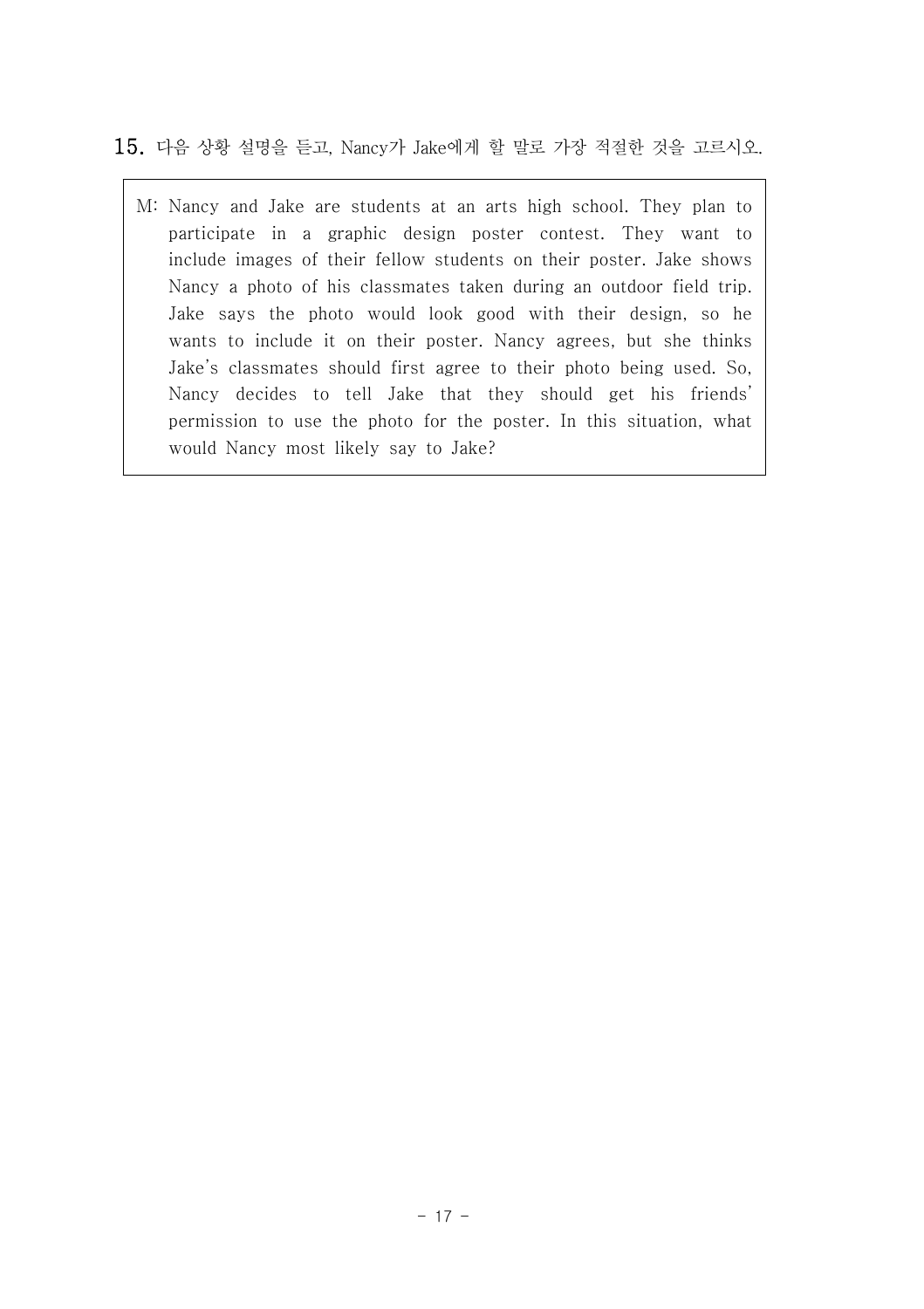ANN: 16번부터 17번까지는 두 번 들려줍니다.

#### [16~17] 다음을 듣고, 물음에 답하시오.

W: Hello, students. Last time, we learned about various natural substances used by our ancestors in medicine. Today, we'll discuss some natural ingredients that have been used for skincare purposes throughout history. First, coconut oil has been loved as a moisturizer for a very long time in India. It has a high moisture retaining capacity, so it acts as an excellent moisturizer for our skin. Secondly, rose water has been in use for thousands of years and is still easily found in the market today. It's thought to have originated in Iran, and is known to prevent the aging of the skin. Next, pearl powder has long been used in China to brighten skin. It helps to remove dead skin naturally and promotes restoration of the skin. Finally, in Greece, people have used yogurt as a facial mask for centuries. Greeks even used yogurt on their skin to calm burns from the sun. Now, I'll show you a video about how these natural ingredients are used.

ANN: 다시 한 번 듣겠습니다.

16. 여자가 하는 말의 주제로 가장 적절한 것은?